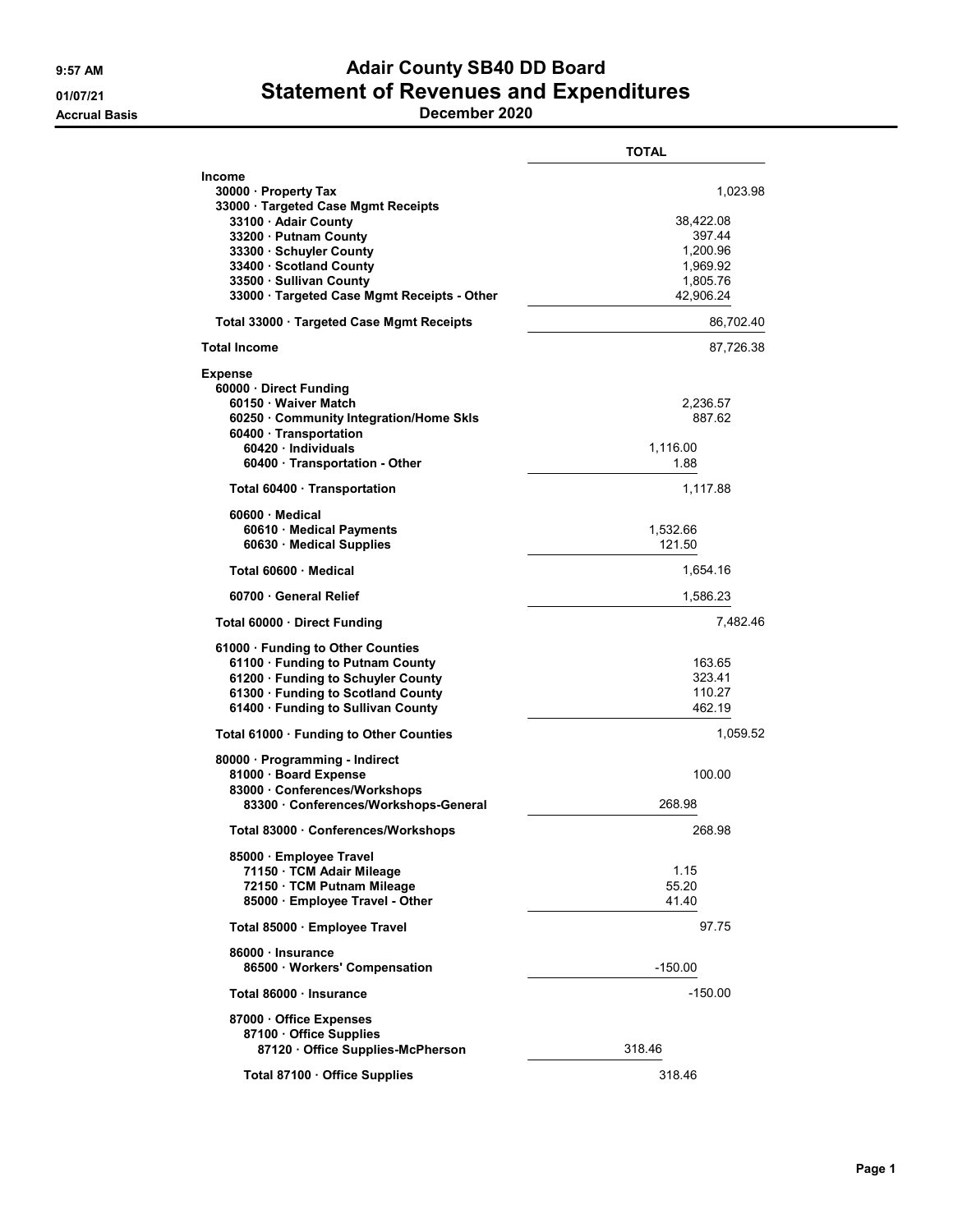## 9:57 AM **Adair County SB40 DD Board** 01/07/21 Statement of Revenues and Expenditures

Accrual Basis December 2020

|                                                                                                                                                                                                                                                                                                         | <b>TOTAL</b>                                                                                             |
|---------------------------------------------------------------------------------------------------------------------------------------------------------------------------------------------------------------------------------------------------------------------------------------------------------|----------------------------------------------------------------------------------------------------------|
| 87200 · Postage<br>87210 · Postage-General<br>87220 · Postage-TCM                                                                                                                                                                                                                                       | 90.30<br>172.60                                                                                          |
| Total 87200 · Postage                                                                                                                                                                                                                                                                                   | 262.90                                                                                                   |
| 87400 Copier<br>87420 Copier-McPherson                                                                                                                                                                                                                                                                  | 25.52                                                                                                    |
| Total 87400 · Copier                                                                                                                                                                                                                                                                                    | 25.52                                                                                                    |
| 87450 Employee Retention/Appreciation<br>87700 · Building Maintenance<br>87710 Janitorial<br>87711 · Janitorial-Country Club<br>87712 Janitorial-McPherson                                                                                                                                              | 91.89<br>-14.98<br>95.48                                                                                 |
| Total 87710 · Janitorial                                                                                                                                                                                                                                                                                | 80.50                                                                                                    |
| Total 87700 · Building Maintenance                                                                                                                                                                                                                                                                      | 80.50                                                                                                    |
| 87800 Software & Technology<br>87830 · Soft & Tech- Managed IT<br>87800 · Software & Technology - Other                                                                                                                                                                                                 | 3,197.00<br>2,314.00                                                                                     |
| Total 87800 · Software & Technology                                                                                                                                                                                                                                                                     | 5,511.00                                                                                                 |
| 87900 · Representative Payee Expense                                                                                                                                                                                                                                                                    | 36.00                                                                                                    |
| Total 87000 · Office Expenses                                                                                                                                                                                                                                                                           | 6,326.27                                                                                                 |
| 87500 · Personnel<br>51000 CLC Personnel<br>51100 CLC Center Salary Expense                                                                                                                                                                                                                             | 3,234.77                                                                                                 |
| Total 51000 · CLC Personnel                                                                                                                                                                                                                                                                             | 3,234.77                                                                                                 |
| 66000 · Payroll Expenses<br>66500 · Salary Sick<br>66700 · Salary Vacation<br>66000 · Payroll Expenses - Other                                                                                                                                                                                          | 4,212.50<br>7,095.41<br>8,280.70                                                                         |
| Total 66000 · Payroll Expenses                                                                                                                                                                                                                                                                          | 19,588.61                                                                                                |
| 70300 · TCM Admin Salary<br>71110 · TCM Adair Salary Expense<br>71115 · TCM Adair Overtime<br>72110 · TCM Putnam Salary Expense<br>73110 · TCM Schuyler Salary Expense<br>74110 TCM Scotland Salary Expense<br>75110 · TCM Sullivan Salary Expense<br>87510 · Salary Expense<br>87540 Employee Benefits | 7,201.32<br>21,433.15<br>90.83<br>1,681.96<br>2,810.61<br>1,605.79<br>2,352.55<br>17,500.33<br>27,159.85 |
| Total 87500 · Personnel                                                                                                                                                                                                                                                                                 | 104,659.77                                                                                               |
| 88500 Training                                                                                                                                                                                                                                                                                          | 49.00                                                                                                    |
| 89000 Utilities<br>89100 · Electricity<br>89110 · Electricity-Country Club<br>89130 · Electricity-314 E McPherson                                                                                                                                                                                       | 85.71<br>198.18                                                                                          |
| Total 89100 · Electricity                                                                                                                                                                                                                                                                               | 283.89                                                                                                   |
| 89200 Gas<br>89210 Gas-Country Club<br>89220 Gas-McPherson                                                                                                                                                                                                                                              | 60.98<br>53.13                                                                                           |
| Total 89200 Gas                                                                                                                                                                                                                                                                                         | 114.11                                                                                                   |